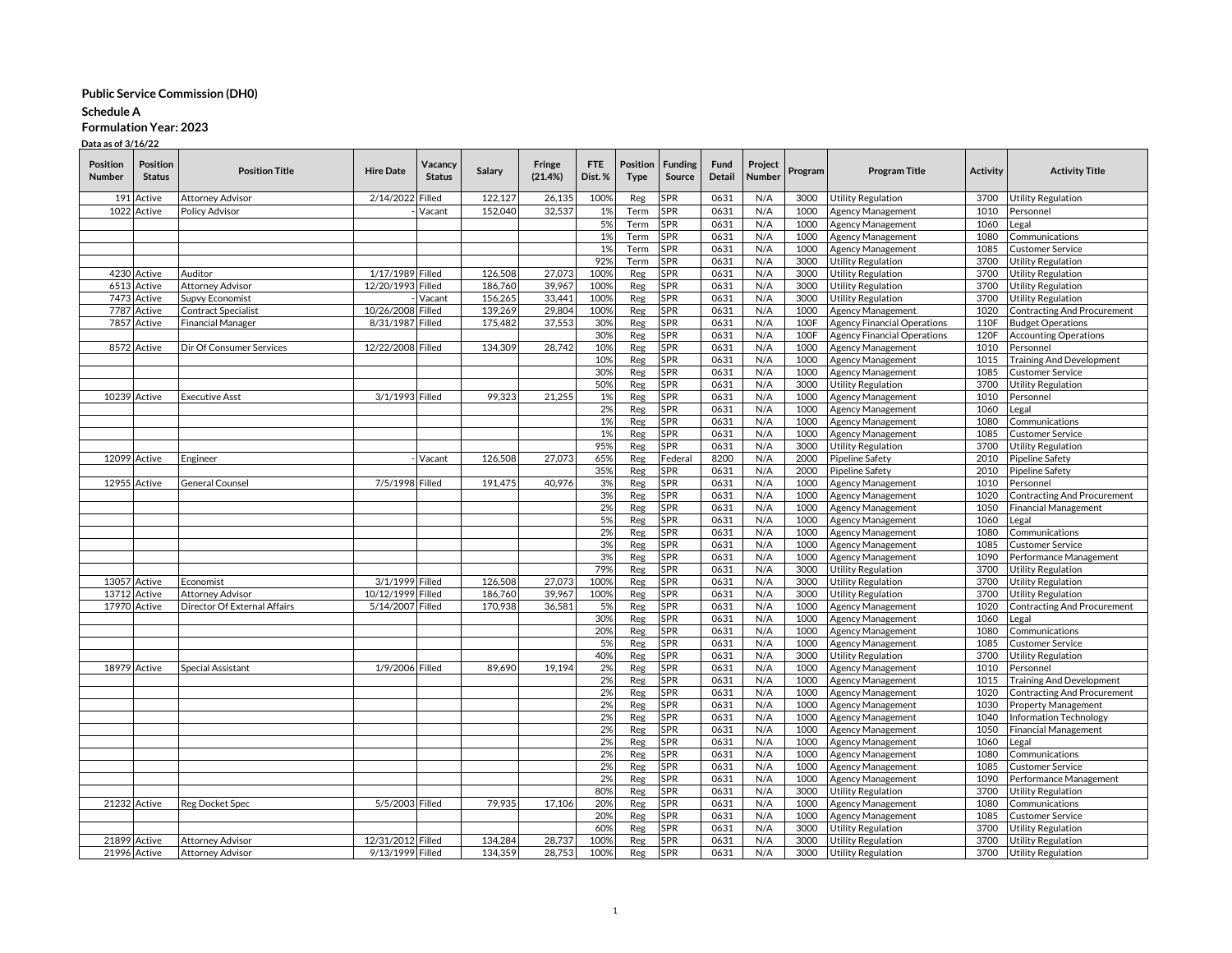#### **Schedule A**

## **Formulation Year: 2023**

| <b>Position</b><br>Number | Position<br><b>Status</b> | <b>Position Title</b>                | <b>Hire Date</b>  | Vacancy<br><b>Status</b> | Salary  | Fringe<br>(21.4%) | <b>FTE</b><br>Dist.% | Position<br>Type | <b>Funding</b><br>Source | Fund<br>Detail | Project<br>Number | Program | <b>Program Title</b>               | <b>Activity</b> | <b>Activity Title</b>              |
|---------------------------|---------------------------|--------------------------------------|-------------------|--------------------------|---------|-------------------|----------------------|------------------|--------------------------|----------------|-------------------|---------|------------------------------------|-----------------|------------------------------------|
|                           | 22018 Active              | <b>Budget Analyst</b>                | 1/7/2019          | Filled                   | 100,213 | 21,446            | 4%                   | Reg              | Federal                  | 8200           | N/A               | 2000    | Pipeline Safety                    | 2010            | <b>Pipeline Safety</b>             |
|                           |                           |                                      |                   |                          |         |                   | 50%                  | Reg              | <b>SPR</b>               | 0631           | N/A               | 100F    | <b>Agency Financial Operations</b> | 110F            | <b>Budget Operations</b>           |
|                           |                           |                                      |                   |                          |         |                   | 46%                  | Reg              | <b>SPR</b>               | 0631           | N/A               | 100F    | <b>Agency Financial Operations</b> | 120F            | <b>Accounting Operations</b>       |
| 23372 Active              |                           | Accountant                           | 12/5/2011 Filled  |                          | 90.040  | 19.268            | 100%                 | Reg              | <b>SPR</b>               | 0631           | N/A               | 100F    | <b>Agency Financial Operations</b> | 120F            | <b>Accounting Operations</b>       |
|                           | 24450 Active              | <b>Executive Director</b>            | 6/8/2009 Filled   |                          | 189,680 | 40.592            | 2%                   | Reg              | SPR                      | 0631           | N/A               | 1000    | Agency Management                  | 1010            | Personnel                          |
|                           |                           |                                      |                   |                          |         |                   | 2%                   | Reg              | <b>SPR</b>               | 0631           | N/A               | 1000    | Agency Management                  | 1015            | <b>Training And Development</b>    |
|                           |                           |                                      |                   |                          |         |                   | 2%                   | Reg              | <b>SPR</b>               | 0631           | N/A               | 1000    | Agency Management                  | 1020            | <b>Contracting And Procurement</b> |
|                           |                           |                                      |                   |                          |         |                   | 2%                   | Reg              | SPR                      | 0631           | N/A               | 1000    | Agency Management                  | 1030            | Property Management                |
|                           |                           |                                      |                   |                          |         |                   | 2%                   | Reg              | SPR                      | 0631           | N/A               | 1000    | Agency Management                  | 1040            | Information Technology             |
|                           |                           |                                      |                   |                          |         |                   | 2%                   | Reg              | SPR                      | 0631           | N/A               | 1000    | Agency Management                  | 1050            | <b>Financial Management</b>        |
|                           |                           |                                      |                   |                          |         |                   | 2%                   | Reg              | <b>SPR</b>               | 0631           | N/A               | 1000    | Agency Management                  | 1060            | _egal                              |
|                           |                           |                                      |                   |                          |         |                   | 2%                   | Reg              | SPR                      | 0631           | N/A               | 1000    | Agency Management                  | 1080            | Communications                     |
|                           |                           |                                      |                   |                          |         |                   | 2%                   | Reg              | <b>SPR</b>               | 0631           | N/A               | 1000    | Agency Management                  | 1085            | <b>Customer Service</b>            |
|                           |                           |                                      |                   |                          |         |                   | 2%                   | Reg              | <b>SPR</b>               | 0631           | N/A               | 1000    | Agency Management                  | 1090            | Performance Management             |
|                           |                           |                                      |                   |                          |         |                   | 80%                  | Reg              | <b>SPR</b>               | 0631           | N/A               | 3000    | Utility Regulation                 | 3700            | <b>Utility Regulation</b>          |
| 24488 Active              |                           | <b>Executive Assistant</b>           | 10/24/1988 Filled |                          | 109,528 | 23,439            | 6%                   | Reg              | <b>SPR</b>               | 0631           | N/A               | 1000    | Agency Management                  | 1010            | Personnel                          |
|                           |                           |                                      |                   |                          |         |                   | 6%                   | Reg              | <b>SPR</b>               | 0631           | N/A               | 1000    | Agency Management                  | 1015            | <b>Training And Development</b>    |
|                           |                           |                                      |                   |                          |         |                   | 6%                   | Reg              | SPR                      | 0631           | N/A               | 1000    | Agency Management                  | 1020            | <b>Contracting And Procurement</b> |
|                           |                           |                                      |                   |                          |         |                   | 6%                   | Reg              | SPR                      | 0631           | N/A               | 1000    | Agency Management                  | 1030            | Property Management                |
|                           |                           |                                      |                   |                          |         |                   | 6%                   | Reg              | SPR                      | 0631           | N/A               | 1000    | Agency Management                  | 1040            | Information Technology             |
|                           |                           |                                      |                   |                          |         |                   | 6%                   | Reg              | SPR                      | 0631           | N/A               | 1000    | Agency Management                  | 1050            | <b>Financial Management</b>        |
|                           |                           |                                      |                   |                          |         |                   | 6%                   | Reg              | <b>SPR</b>               | 0631           | N/A               | 1000    | Agency Management                  | 1060            | Legal                              |
|                           |                           |                                      |                   |                          |         |                   | 6%                   | Reg              | <b>SPR</b>               | 0631           | N/A               | 1000    |                                    | 1080            |                                    |
|                           |                           |                                      |                   |                          |         |                   |                      |                  | <b>SPR</b>               | 0631           | N/A               |         | Agency Management                  | 1085            | Communications                     |
|                           |                           |                                      |                   |                          |         |                   | 6%                   | Reg              |                          |                |                   | 1000    | Agency Management                  |                 | Customer Service                   |
|                           |                           |                                      |                   |                          |         |                   | 6%                   | Reg              | SPR                      | 0631           | N/A               | 1000    | Agency Management                  | 1090            | Performance Management             |
|                           |                           |                                      |                   |                          |         |                   | 40%                  | Reg              | <b>SPR</b>               | 0631           | N/A               | 3000    | Utility Regulation                 | 3700            | <b>Utility Regulation</b>          |
| 24576 Active              |                           | Consumer Outreach Officer            | 2/14/2022 Filled  |                          | 116,034 | 24,831            | 20%                  | Reg              | <b>SPR</b>               | 0631           | N/A               | 1000    | Agency Management                  | 1080            | Communications                     |
|                           |                           |                                      |                   |                          |         |                   | 20%                  | Reg              | SPR                      | 0631           | N/A               | 1000    | Agency Management                  | 1085            | Customer Service                   |
|                           |                           |                                      |                   |                          |         |                   | 60%                  | Reg              | SPR                      | 0631           | N/A               | 3000    | Utility Regulation                 | 3700            | <b>Utility Regulation</b>          |
|                           | 32944 Active              | Public Inform Asst                   | 11/1/2004 Filled  |                          | 62,122  | 13.294            | 20%                  | Reg              | <b>SPR</b>               | 0631           | N/A               | 1000    | Agency Management                  | 1080            | Communications                     |
|                           |                           |                                      |                   |                          |         |                   | 20%                  | Reg              | SPR                      | 0631           | N/A               | 1000    | Agency Management                  | 1085            | Customer Service                   |
|                           |                           |                                      |                   |                          |         |                   | 60%                  | Reg              | SPR                      | 0631           | N/A               | 3000    | Utility Regulation                 | 3700            | <b>Utility Regulation</b>          |
| 35315 Active              |                           | Supervisory Attorney Advisor         | 9/18/2017 Filled  |                          | 191.420 | 40.964            | 3%                   | Reg              | <b>SPR</b>               | 0631           | N/A               | 1000    | Agency Management                  | 1010            | Personnel                          |
|                           |                           |                                      |                   |                          |         |                   | 3%                   | Reg              | <b>SPR</b>               | 0631           | N/A               | 1000    | Agency Management                  | 1020            | <b>Contracting And Procurement</b> |
|                           |                           |                                      |                   |                          |         |                   | 1%                   | Reg              | <b>SPR</b>               | 0631           | N/A               | 1000    | Agency Management                  | 1050            | <b>Financial Management</b>        |
|                           |                           |                                      |                   |                          |         |                   | 5%                   | Reg              | SPR                      | 0631           | N/A               | 1000    | Agency Management                  | 1060            | Legal                              |
|                           |                           |                                      |                   |                          |         |                   | 2%                   | Reg              | SPR                      | 0631           | N/A               | 1000    | Agency Management                  | 1080            | Communications                     |
|                           |                           |                                      |                   |                          |         |                   | 3%                   | Reg              | <b>SPR</b>               | 0631           | N/A               | 1000    | Agency Management                  | 1085            | Customer Service                   |
|                           |                           |                                      |                   |                          |         |                   | 3%                   | Reg              | SPR                      | 0631           | N/A               | 1000    | Agency Management                  | 1090            | Performance Management             |
|                           |                           |                                      |                   |                          |         |                   | 80%                  | Reg              | SPR                      | 0631           | N/A               | 3000    | Utility Regulation                 | 3700            | <b>Utility Regulation</b>          |
| 35571 Active              |                           | <b>Policy Advisor</b>                | 7/23/2018 Filled  |                          | 132,878 | 28.436            | 1%                   | Term             | <b>SPR</b>               | 0631           | N/A               | 1000    | Agency Management                  | 1010            | Personnel                          |
|                           |                           |                                      |                   |                          |         |                   | 5%                   | Term             | <b>SPR</b>               | 0631           | N/A               | 1000    | Agency Management                  | 1060            | Legal                              |
|                           |                           |                                      |                   |                          |         |                   | 1%                   | Term             | <b>SPR</b>               | 0631           | N/A               | 1000    | Agency Management                  | 1080            | Communications                     |
|                           |                           |                                      |                   |                          |         |                   | 1%                   | Term             | SPR                      | 0631           | N/A               | 1000    | Agency Management                  | 1085            | Customer Service                   |
|                           |                           |                                      |                   |                          |         |                   | 92%                  | Term             | SPR                      | 0631           | N/A               | 3000    | <b>Utility Regulation</b>          | 3700            | <b>Utility Regulation</b>          |
|                           | 35587 Active              | Director Of Technical And Reg.       | 3/21/2016 Filled  |                          | 187,583 | 40,143            | 2%                   | Reg              | SPR                      | 0631           | N/A               | 1000    | Agency Management                  | 1010            | Personnel                          |
|                           |                           |                                      |                   |                          |         |                   | 2%                   | Reg              | SPR                      | 0631           | N/A               | 1000    | Agency Management                  | 1015            | <b>Training And Development</b>    |
|                           |                           |                                      |                   |                          |         |                   | 2%                   | Reg              | SPR                      | 0631           | N/A               | 1000    | Agency Management                  | 1050            | <b>Financial Management</b>        |
|                           |                           |                                      |                   |                          |         |                   | 2%                   | Reg              | <b>SPR</b>               | 0631           | N/A               | 1000    | Agency Management                  | 1085            | Customer Service                   |
|                           |                           |                                      |                   |                          |         |                   | 2%                   | Reg              | SPR                      | 0631           | N/A               | 1000    | <b>Agency Management</b>           | 1090            | Performance Management             |
|                           |                           |                                      |                   |                          |         |                   | 90%                  | Reg              | <b>SPR</b>               | 0631           | N/A               | 3000    | <b>Utility Regulation</b>          | 3700            | <b>Utility Regulation</b>          |
| 35717 Active              |                           | Supervisory Financial Analyst        | 4/21/2003         | Filled                   | 150,603 | 32,229            | 100 <sup>9</sup>     | Reg              | <b>SPR</b>               | 0631           | N/A               | 3000    | <b>Utility Regulation</b>          | 3700            | <b>Utility Regulation</b>          |
|                           | 36323 Active              | Deputy Executive Director For Admin. | 10/22/2001 Filled |                          | 170,000 | 36.380            | 40%                  | Reg              | <b>SPR</b>               | 0631           | N/A               | 1000    | <b>Agency Management</b>           | 1020            | <b>Contracting And Procurement</b> |
|                           |                           |                                      |                   |                          |         |                   | 10%                  | Reg              | SPR                      | 0631           | N/A               | 1000    | <b>Agency Management</b>           | 1030            | <b>Property Management</b>         |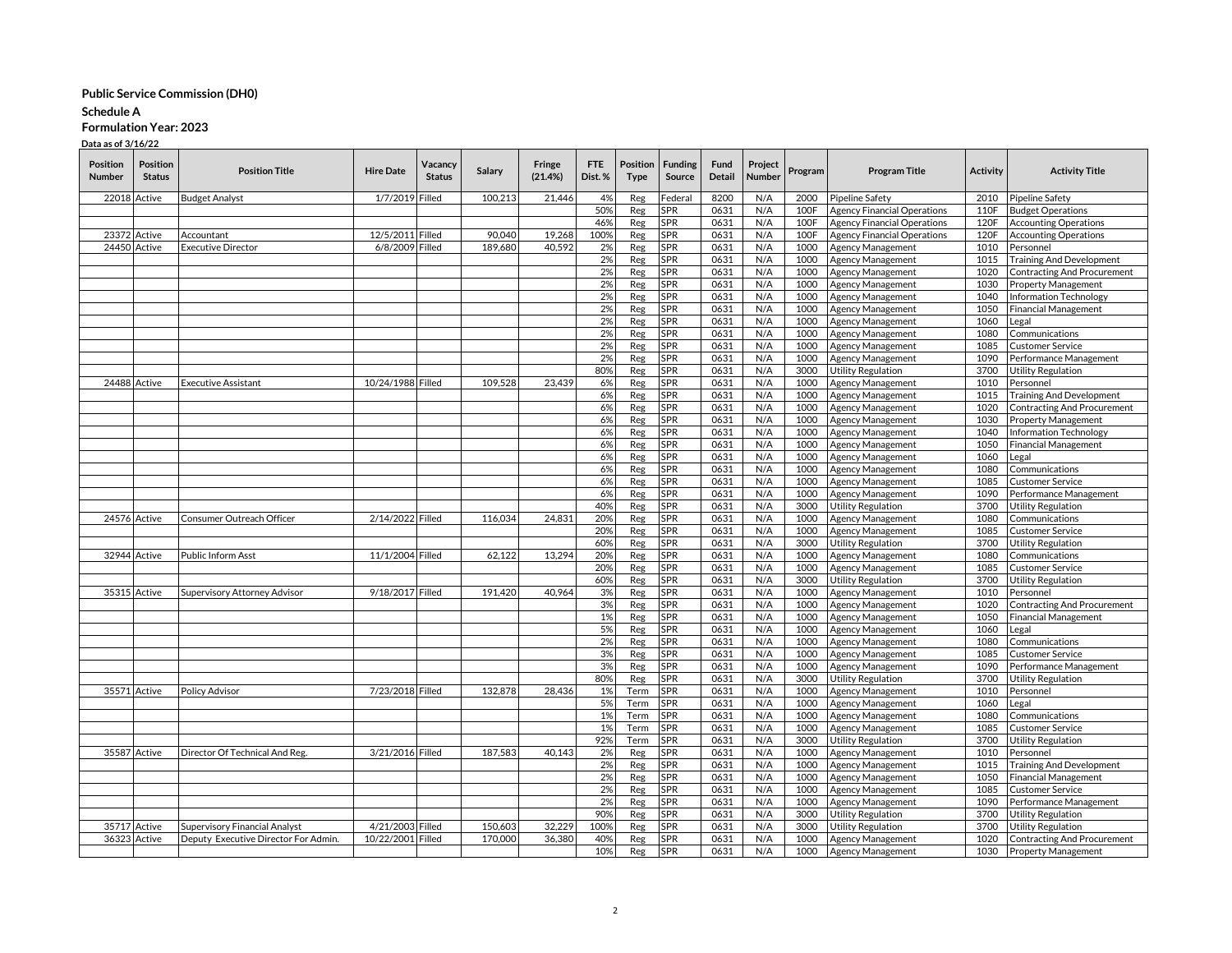## **Schedule A**

**Formulation Year: 2023**

| <b>Position</b><br><b>Number</b> | Position<br><b>Status</b> | <b>Position Title</b>                | <b>Hire Date</b>  | Vacancy<br><b>Status</b> | Salary  | Fringe<br>(21.4%) | <b>FTE</b><br>Dist.% | Position<br><b>Type</b> | <b>Funding</b><br>Source | Fund<br>Detail | Project<br>Number | Program | <b>Program Title</b>      | Activity | <b>Activity Title</b>                       |
|----------------------------------|---------------------------|--------------------------------------|-------------------|--------------------------|---------|-------------------|----------------------|-------------------------|--------------------------|----------------|-------------------|---------|---------------------------|----------|---------------------------------------------|
|                                  |                           |                                      |                   |                          |         |                   | 10%                  | Reg                     | spr                      | 0631           | N/A               | 1000    | Agency Management         | 1040     | Information Technology                      |
|                                  |                           |                                      |                   |                          |         |                   | 20%                  | Reg                     | 5PR                      | 0631           | N/A               | 1000    | Agency Management         | 1050     | <b>Financial Management</b>                 |
|                                  |                           |                                      |                   |                          |         |                   | 5%                   | Reg                     | <b>SPR</b>               | 0631           | N/A               | 1000    | Agency Management         | 1080     | Communications                              |
|                                  |                           |                                      |                   |                          |         |                   | 5%                   | Reg                     | SPR                      | 0631           | N/A               | 1000    | Agency Management         | 1085     | <b>Customer Service</b>                     |
|                                  |                           |                                      |                   |                          |         |                   | 10%                  | Reg                     | <b>SPR</b>               | 0631           | N/A               | 1000    | Agency Management         | 1090     | Performance Management                      |
|                                  | 36454 Active              | Chairperson                          | 4/12/2021 Filled  |                          | 194.192 | 41.557            | 3%                   | Term                    | SPR                      | 0631           | N/A               | 1000    | Agency Management         | 1010     | Personnel                                   |
|                                  |                           |                                      |                   |                          |         |                   | 3%                   | Term                    | <b>SPR</b>               | 0631           | N/A               | 1000    | Agency Management         | 1015     | <b>Training And Development</b>             |
|                                  |                           |                                      |                   |                          |         |                   | 3%                   | Term                    | <b>SPR</b>               | 0631           | N/A               | 1000    | Agency Management         | 1020     | <b>Contracting And Procurement</b>          |
|                                  |                           |                                      |                   |                          |         |                   | 3%                   | Term                    | SPR                      | 0631           | N/A               | 1000    | Agency Management         | 1030     | Property Management                         |
|                                  |                           |                                      |                   |                          |         |                   | 3%                   | Term                    | SPR                      | 0631           | N/A               | 1000    | Agency Management         | 1040     | Information Technology                      |
|                                  |                           |                                      |                   |                          |         |                   | 2%                   | Term                    | SPR                      | 0631           | N/A               | 1000    | Agency Management         | 1050     | <b>Financial Management</b>                 |
|                                  |                           |                                      |                   |                          |         |                   | 2%                   | Term                    | <b>SPR</b>               | 0631           | N/A               | 1000    | Agency Management         | 1060     | Legal                                       |
|                                  |                           |                                      |                   |                          |         |                   | 2%                   | Term                    | SPR                      | 0631           | N/A               | 1000    | Agency Management         | 1080     | Communications                              |
|                                  |                           |                                      |                   |                          |         |                   | 2%                   | Term                    | SPR                      | 0631           | N/A               | 1000    | Agency Management         | 1085     | <b>Customer Service</b>                     |
|                                  |                           |                                      |                   |                          |         |                   | 2%                   | Term                    | <b>SPR</b>               | 0631           | N/A               | 1000    | Agency Management         | 1090     | Performance Management                      |
|                                  |                           |                                      |                   |                          |         |                   | 75%                  | Term                    | <b>SPR</b>               | 0631           | N/A               | 3000    | <b>Utility Regulation</b> | 3700     | <b>Utility Regulation</b>                   |
|                                  | 36456 Active              | Commissioner                         | 12/20/2016 Filled |                          | 184,945 | 39,578            | 1%                   | Term                    | SPR                      | 0631           | N/A               | 1000    | Agency Management         | 1010     | Personnel                                   |
|                                  |                           |                                      |                   |                          |         |                   | 2%                   | Term                    | <b>SPR</b>               | 0631           | N/A               | 1000    | Agency Management         | 1060     | Legal                                       |
|                                  |                           |                                      |                   |                          |         |                   | 1%                   | Term                    | <b>SPR</b>               | 0631           | N/A               | 1000    | Agency Management         | 1080     | Communications                              |
|                                  |                           |                                      |                   |                          |         |                   | 1%                   | Term                    | SPR                      | 0631           | N/A               | 1000    | Agency Management         | 1085     | Customer Service                            |
|                                  |                           |                                      |                   |                          |         |                   | 95%                  | Term                    | 5PR                      | 0631           | N/A               | 3000    | Utility Regulation        | 3700     | Utility Regulation                          |
|                                  | 36585 Active              | Commissioner                         |                   | Vacant                   | 184,945 | 39,578            | 3%                   | Term                    | SPR                      | 0631           | N/A               | 1000    | Agency Management         | 1060     | Legal                                       |
|                                  |                           |                                      |                   |                          |         |                   | 2%                   | Term                    | SPR                      | 0631           | N/A               | 1000    | Agency Management         | 1080     | Communications                              |
|                                  |                           |                                      |                   |                          |         |                   | 95%                  | Term                    | <b>SPR</b>               | 0631           | N/A               | 3000    | <b>Utility Regulation</b> | 3700     | Utility Regulation                          |
| 36802                            | Active                    | Economist                            | 11/28/2005 Filled |                          | 149,496 | 31,992            | 100%                 | Reg                     | spr                      | 0631           | N/A               | 3000    | <b>Utility Regulation</b> | 3700     | <b>Utility Regulation</b>                   |
|                                  | 36845 Active              | <b>Regulatory Affairs Specialist</b> | 9/23/2019 Filled  |                          | 85,658  | 18,331            | 5%                   | Term                    | SPR                      | 0631           | N/A               | 1000    | Agency Management         | 1020     | Contracting And Procurement                 |
|                                  |                           |                                      |                   |                          |         |                   | 30%                  | Term                    | <b>SPR</b>               | 0631           | N/A               | 1000    | Agency Management         | 1060     | _egal                                       |
|                                  |                           |                                      |                   |                          |         |                   | 20%                  | Term                    | SPR                      | 0631           | N/A               | 1000    | Agency Management         | 1080     | Communications                              |
|                                  |                           |                                      |                   |                          |         |                   | 5%                   | Term                    | SPR                      | 0631           | N/A               | 1000    | Agency Management         | 1085     | <b>Customer Service</b>                     |
|                                  |                           |                                      |                   |                          |         |                   | 40%                  | Term                    | <b>SPR</b>               | 0631           | N/A               | 3000    | <b>Utility Regulation</b> | 3700     | <b>Utility Regulation</b>                   |
|                                  | 36963 Active              | Human Resources Specialist           | 8/2/2021 Filled   |                          | 62.751  | 13.429            | 50%                  | Reg                     | <b>SPR</b>               | 0631           | N/A               | 1000    | Agency Management         | 1010     | Personnel                                   |
|                                  |                           |                                      |                   |                          |         |                   | 50%                  | Reg                     | SPR                      | 0631           | N/A               | 1000    | Agency Management         | 1015     | <b>Training And Development</b>             |
|                                  | 38720 Active              | Sr. Human Resources Specialist       | 1/9/2006 Filled   |                          | 125,585 | 26,875            | 90%                  | Reg                     | SPR                      | 0631           | N/A               | 1000    | Agency Management         | 1010     | Personnel                                   |
|                                  |                           |                                      |                   |                          |         |                   | 10%                  | Reg                     | SPR                      | 0631           | N/A               | 1000    | Agency Management         | 1015     | <b>Training And Development</b>             |
|                                  | 38790 Active              | Staff Assistant                      | 12/31/2012 Filled |                          | 73,596  | 15,750            | 10%                  | Reg                     | SPR                      | 0631           | N/A               | 1000    | Agency Management         | 1020     | <b>Contracting And Procurement</b>          |
|                                  |                           |                                      |                   |                          |         |                   | 10%                  | Reg                     | SPR                      | 0631           | N/A               | 1000    | Agency Management         | 1030     | Property Management                         |
|                                  |                           |                                      |                   |                          |         |                   | 20%                  | Reg                     | SPR                      | 0631           | N/A               | 1000    | Agency Management         | 1080     | Communications                              |
|                                  |                           |                                      |                   |                          |         |                   | 25%                  | Reg                     | <b>SPR</b>               | 0631           | N/A               | 1000    | Agency Management         | 1085     | <b>Customer Service</b>                     |
|                                  |                           |                                      |                   |                          |         |                   | 35%                  | Reg                     | SPR                      | 0631           | N/A               | 3000    | <b>Utility Regulation</b> | 3700     | <b>Utility Regulation</b>                   |
|                                  | 39069 Active              | <b>Attorney Advisor</b>              |                   | Vacant                   | 122,127 | 26,135            | 100%                 | Reg                     | SPR                      | 0631           | N/A               | 3000    | <b>Utility Regulation</b> | 3700     | <b>Utility Regulation</b>                   |
| 39137                            | Active                    | <b>Attorney Advisor</b>              | 5/14/2007 Filled  |                          | 186,760 | 39.967            | 1009                 | Reg                     | SPR                      | 0631           | N/A               | 3000    | <b>Utility Regulation</b> | 3700     | <b>Utility Regulation</b>                   |
|                                  | 39574 Active              | <b>Consumer Services Specialist</b>  | 11/13/2017 Filled |                          | 75,976  | 16,259            | 100%                 | Reg                     | SPR                      | 0631           | N/A               | 3000    | <b>Utility Regulation</b> | 3700     | <b>Utility Regulation</b>                   |
| 39939                            | Active                    | Attorney Advisor                     | 5/26/2020 Filled  |                          | 107,791 | 23,067            | 100%                 | Reg                     | SPR                      | 0631           | N/A               | 3000    | Utility Regulation        | 3700     | <b>Utility Regulation</b>                   |
|                                  | 40648 Active              | Program Analyst                      | 3/30/2020 Filled  |                          | 83,620  | 17,895            | 339                  | Reg                     | SPR                      | 0631           | N/A               | 1000    | Agency Management         | 1080     | Communications                              |
|                                  |                           |                                      |                   |                          |         |                   | 33%                  | Reg                     | SPR                      | 0631           | N/A               | 1000    | Agency Management         | 1085     | <b>Customer Service</b>                     |
|                                  |                           |                                      |                   |                          |         |                   | 35%                  | Reg                     | <b>SPR</b>               | 0631           | N/A               | 3000    | <b>Utility Regulation</b> | 3700     | Utility Regulation                          |
|                                  | 40841 Active              | Chief Policy And Development         | 4/26/2021 Filled  |                          | 170,340 | 36,453            | 1%                   | Reg                     | 5PR                      | 0631           | N/A               | 1000    | Agency Management         | 1010     | Personnel                                   |
|                                  |                           |                                      |                   |                          |         |                   | 5%                   | Reg                     | SPR                      | 0631           | N/A               | 1000    | Agency Management         | 1060     | Legal                                       |
|                                  |                           |                                      |                   |                          |         |                   | 1%                   | Reg                     | SPR                      | 0631           | N/A               | 1000    | Agency Management         | 1080     | Communications                              |
|                                  |                           |                                      |                   |                          |         |                   | 1%                   | Reg                     | SPR                      | 0631           | N/A               | 1000    | Agency Management         | 1085     | <b>Customer Service</b>                     |
|                                  |                           |                                      |                   |                          |         |                   | 92%                  | Reg                     | SPR                      | 0631           | N/A               | 3000    | <b>Utility Regulation</b> | 3700     |                                             |
|                                  | 41175 Active              |                                      | 5/15/2006 Filled  |                          | 80,911  | 17,315            | 1009                 |                         | SPR                      | 0631           | N/A               | 3000    |                           | 3700     | Utility Regulation                          |
|                                  | 41382 Active              | Consumer Spec                        | 2/21/2006 Filled  |                          | 113.916 | 24,378            | 20%                  | Reg                     | <b>SPR</b>               | 0631           | N/A               | 1000    | <b>Utility Regulation</b> | 1080     | <b>Utility Regulation</b><br>Communications |
|                                  |                           | Sr. Consumer Services Spec.          |                   |                          |         |                   | 20%                  | Reg                     | <b>SPR</b>               | 0631           | N/A               | 1000    | <b>Agency Management</b>  | 1085     | <b>Customer Service</b>                     |
|                                  |                           |                                      |                   |                          |         |                   |                      | Reg                     |                          |                |                   |         | <b>Agency Management</b>  |          |                                             |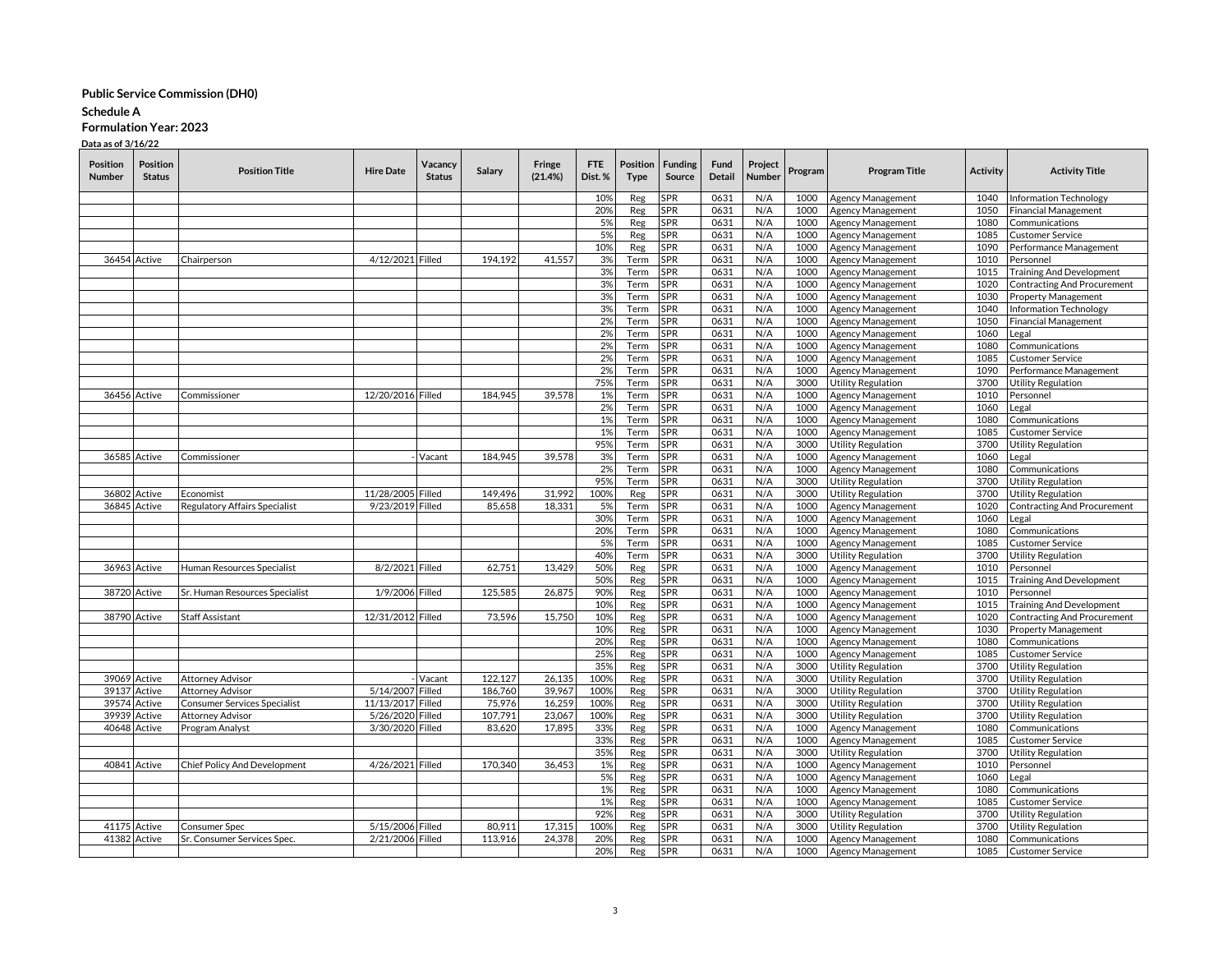### **Schedule A**

# **Formulation Year: 2023**

| <b>Position</b><br>Number | Position<br><b>Status</b> | <b>Position Title</b>               | <b>Hire Date</b>  | Vacancy<br><b>Status</b> | Salary  | Fringe<br>(21.4%) | FTE<br>Dist.% | Position<br>Type | <b>Funding</b><br>Source | Fund<br>Detail | Project<br>Number | Program | <b>Program Title</b>      | <b>Activity</b> | <b>Activity Title</b>              |
|---------------------------|---------------------------|-------------------------------------|-------------------|--------------------------|---------|-------------------|---------------|------------------|--------------------------|----------------|-------------------|---------|---------------------------|-----------------|------------------------------------|
|                           |                           |                                     |                   |                          |         |                   | 60%           | Reg              | <b>SPR</b>               | 0631           | N/A               | 3000    | <b>Utility Regulation</b> | 3700            | <b>Utility Regulation</b>          |
|                           | 41963 Active              | Supervisory IT Specialist           |                   | Vacant                   | 146,519 | 31.355            | 90%           | Reg              | <b>SPR</b>               | 0631           | N/A               | 1000    | <b>Agency Management</b>  | 1040            | Information Technology             |
|                           |                           |                                     |                   |                          |         |                   | 10%           | Reg              | <b>SPR</b>               | 0631           | N/A               | 3000    | <b>Utility Regulation</b> | 3700            | <b>Utility Regulation</b>          |
| 42531                     | Active                    | Consumer Spec                       | 7/7/2008 Filled   |                          | 88,787  | 19,000            | 100%          | Reg              | SPR                      | 0631           | N/A               | 3000    | <b>Utility Regulation</b> | 3700            | <b>Utility Regulation</b>          |
|                           | 42949 Active              | Management Liaison Officer          | 1/22/2008 Filled  |                          | 136,208 | 29,149            | 90%           | Reg              | SPR                      | 0631           | N/A               | 1000    | Agency Management         | 1010            | Personnel                          |
|                           |                           |                                     |                   |                          |         |                   | 10%           | Reg              | <b>SPR</b>               | 0631           | N/A               | 1000    | Agency Management         | 1015            | <b>Training And Development</b>    |
|                           | 43216 Active              | Supvy. Consumer Services Spec.      | 8/8/2016 Filled   |                          | 110,000 | 23.540            | 5%            | Reg              | <b>SPR</b>               | 0631           | N/A               | 1000    | <b>Agency Management</b>  | 1010            | Personnel                          |
|                           |                           |                                     |                   |                          |         |                   | 5%            | Reg              | <b>SPR</b>               | 0631           | N/A               | 1000    | Agency Management         | 1015            | <b>Training And Development</b>    |
|                           |                           |                                     |                   |                          |         |                   | 90%           | Reg              | <b>SPR</b>               | 0631           | N/A               | 3000    | <b>Utility Regulation</b> | 3700            | <b>Utility Regulation</b>          |
|                           | 43619 Active              | General Engineer                    | 10/13/2020 Filled |                          | 130,682 | 27,966            | 100%          | Reg              | SPR                      | 0631           | N/A               | 3000    | <b>Utility Regulation</b> | 3700            | <b>Utility Regulation</b>          |
| 44289                     | Active                    | Records Management Specialist       | 10/27/2008 Filled |                          | 109,023 | 23,331            | 10%           | Reg              | <b>SPR</b>               | 0631           | N/A               | 1000    | Agency Management         | 1020            | Contracting And Procurement        |
|                           |                           |                                     |                   |                          |         |                   | 20%           | Reg              | <b>SPR</b>               | 0631           | N/A               | 1000    | Agency Management         | 1040            | Information Technology             |
|                           |                           |                                     |                   |                          |         |                   | 2%            | Reg              | SPR                      | 0631           | N/A               | 1000    | Agency Management         | 1080            | Communications                     |
|                           |                           |                                     |                   |                          |         |                   | 20%           | Reg              | <b>SPR</b>               | 0631           | N/A               | 1000    | Agency Management         | 1085            | <b>Customer Service</b>            |
|                           |                           |                                     |                   |                          |         |                   | 48%           | Reg              | <b>SPR</b>               | 0631           | N/A               | 3000    | <b>Utility Regulation</b> | 3700            | <b>Utility Regulation</b>          |
| 44638                     | Active                    | Accountant                          | 9/30/2019 Filled  |                          | 142,060 | 30.401            | 100%          | Reg              | <b>SPR</b>               | 0631           | N/A               | 3000    | <b>Utility Regulation</b> | 3700            | <b>Utility Regulation</b>          |
| 46884                     | Active                    | Paralegal Specialist                |                   | Vacant                   | 68,870  | 14,738            | 100%          | Reg              | <b>SPR</b>               | 0631           | N/A               | 3000    | <b>Utility Regulation</b> | 3700            | <b>Utility Regulation</b>          |
| 47721                     | Active                    | <b>Financial Analyst</b>            | 12/6/2010         | Filled                   | 122,929 | 26,307            | 100%          | Reg              | SPR                      | 0631           | N/A               | 3000    | <b>Utility Regulation</b> | 3700            | <b>Utility Regulation</b>          |
| 6321                      | Active                    | Attorney Advisor                    |                   | Vacant                   | 109,773 | 23,491            | 100%          | Reg              | SPR                      | 0631           | N/A               | 3000    | <b>Utility Regulation</b> | 3700            | <b>Utility Regulation</b>          |
| 68381                     | Active                    | <b>Financial Analyst</b>            |                   | Vacant                   | 142,060 | 30.401            | 100%          | Reg              | <b>SPR</b>               | 0631           | N/A               | 3000    | <b>Utility Regulation</b> | 3700            | <b>Utility Regulation</b>          |
| 71599                     | Active                    | Regulatory Affairs Specialist       | 12/24/2006        | Filled                   | 132,546 | 28,365            | 100%          | Reg              | <b>SPR</b>               | 0631           | N/A               | 3000    | Utility Regulation        | 3700            | <b>Utility Regulation</b>          |
| 7344                      | Active                    | <b>Attorney Advisor</b>             | 1/19/2021         | Filled                   | 91,751  | 19,635            | 100%          | Reg              | <b>SPR</b>               | 0631           | N/A               | 3000    | <b>Utility Regulation</b> | 3700            | <b>Utility Regulation</b>          |
| 73458                     | Active                    | <b>Attorney Advisor</b>             |                   | Vacant                   | 92,982  | 19,898            | 100%          | Reg              | SPR                      | 0631           | N/A               | 3000    | <b>Utility Regulation</b> | 3700            | <b>Utility Regulation</b>          |
| 74943                     | Active                    | Regulatory Docket Manager           | 1/30/2012         | Filled                   | 95,652  | 20,470            | 10%           | Reg              | <b>SPR</b>               | 0631           | N/A               | 1000    | Agency Management         | 1010            | Personnel                          |
|                           |                           |                                     |                   |                          |         |                   | 20%           | Reg              | SPR                      | 0631           | N/A               | 1000    | Agency Management         | 1020            | Contracting And Procurement        |
|                           |                           |                                     |                   |                          |         |                   | 20%           | Reg              | <b>SPR</b>               | 0631           | N/A               | 1000    | Agency Management         | 1080            | Communications                     |
|                           |                           |                                     |                   |                          |         |                   | 20%           | Reg              | SPR                      | 0631           | N/A               | 1000    | Agency Management         | 1085            | <b>Customer Service</b>            |
|                           |                           |                                     |                   |                          |         |                   | 30%           | Reg              | <b>SPR</b>               | 0631           | N/A               | 3000    | <b>Utility Regulation</b> | 3700            | <b>Utility Regulation</b>          |
|                           | 75226 Active              | <b>Regulatory Docket Specialist</b> | 5/30/2017 Filled  |                          | 88,616  | 18,964            | 20%           | Reg              | SPR                      | 0631           | N/A               | 1000    | Agency Management         | 1080            | Communications                     |
|                           |                           |                                     |                   |                          |         |                   | 20%           | Reg              | <b>SPR</b>               | 0631           | N/A               | 1000    | Agency Management         | 1085            | <b>Customer Service</b>            |
|                           |                           |                                     |                   |                          |         |                   | 60%           | Reg              | SPR                      | 0631           | N/A               | 3000    | <b>Utility Regulation</b> | 3700            | <b>Utility Regulation</b>          |
| 75275                     | Active                    | <b>Public Affairs Specialist</b>    | 3/30/2020 Filled  |                          | 99,434  | 21,279            | 100%          | Reg              | SPR                      | 0631           | N/A               | 1000    | Agency Management         | 1080            | Communications                     |
|                           | 77748 Active              | Chief, Office Compliance Enfor      | 10/29/2007        | Filled                   | 147,944 | 31.660            | 35%           | Reg              | Federal                  | 8200           | N/A               | 2000    | Pipeline Safety           | 2010            | <b>Pipeline Safety</b>             |
|                           |                           |                                     |                   |                          |         |                   | 5%            | Reg              | <b>SPR</b>               | 0631           | N/A               | 1000    | Agency Management         | 1010            | Personnel                          |
|                           |                           |                                     |                   |                          |         |                   | 5%            | Reg              | <b>SPR</b>               | 0631           | N/A               | 1000    | <b>Agency Management</b>  | 1015            | <b>Training And Development</b>    |
|                           |                           |                                     |                   |                          |         |                   | 5%            | Reg              | <b>SPR</b>               | 0631           | N/A               | 1000    | Agency Management         | 1020            | Contracting And Procurement        |
|                           |                           |                                     |                   |                          |         |                   | 15%           | Reg              | SPR                      | 0631           | N/A               | 2000    | Pipeline Safety           | 2010            | <b>Pipeline Safety</b>             |
|                           |                           |                                     |                   |                          |         |                   | 35%           | Reg              | SPR                      | 0631           | N/A               | 3000    | <b>Utility Regulation</b> | 3700            | <b>Utility Regulation</b>          |
|                           | 77749 Active              | Sr. Electric Engineer               | 1/18/2022 Filled  |                          | 116,034 | 24,831            | 100%          | Reg              | <b>SPR</b>               | 0631           | N/A               | 3000    | <b>Utility Regulation</b> | 3700            | <b>Utility Regulation</b>          |
| 82364                     | Active                    | Information Technology Special      | 5/4/2015 Filled   |                          | 113,606 | 24.312            | 20%           | Reg              | SPR                      | 0631           | N/A               | 1000    | <b>Agency Management</b>  | 1020            | <b>Contracting And Procurement</b> |
|                           |                           |                                     |                   |                          |         |                   | 80%           | Reg              | <b>SPR</b>               | 0631           | N/A               | 1000    | Agency Management         | 1040            | Information Technology             |
| 82365                     | Active                    | Pipeline Safety Inspector           | 11/2/2015 Filled  |                          | 134,624 | 28,810            | 65%           | Reg              | Federal                  | 8200           | N/A               | 2000    | Pipeline Safety           | 2010            | Pipeline Safety                    |
|                           |                           |                                     |                   |                          |         |                   | 35%           | Reg              | <b>SPR</b>               | 0631           | N/A               | 2000    | <b>Pipeline Safety</b>    | 2010            | <b>Pipeline Safety</b>             |
|                           | 82485 Active              | Program Analyst                     | 5/15/1989 Filled  |                          | 149,415 | 31.975            | 5%            | Reg              | SPR                      | 0631           | N/A               | 1000    | <b>Agency Management</b>  | 1015            | <b>Training And Development</b>    |
|                           |                           |                                     |                   |                          |         |                   | 5%            | Reg              | <b>SPR</b>               | 0631           | N/A               | 1000    | Agency Management         | 1085            | <b>Customer Service</b>            |
|                           |                           |                                     |                   |                          |         |                   | 90%           | Reg              | <b>SPR</b>               | 0631           | N/A               | 3000    | <b>Utility Regulation</b> | 3700            | <b>Utility Regulation</b>          |
|                           | 82486 Active              | Policy Advisor                      |                   | Vacant                   | 135.280 | 28.950            | 1%            | Term             | <b>SPR</b>               | 0631           | N/A               | 1000    | Agency Management         | 1010            | Personnel                          |
|                           |                           |                                     |                   |                          |         |                   | 5%            | Term             | <b>SPR</b>               | 0631           | N/A               | 1000    | Agency Management         | 1060            | Legal                              |
|                           |                           |                                     |                   |                          |         |                   | 1%            | Term             | <b>SPR</b>               | 0631           | N/A               | 1000    | Agency Management         | 1080            | Communications                     |
|                           |                           |                                     |                   |                          |         |                   | 1%            | Term             | SPR                      | 0631           | N/A               | 1000    | Agency Management         | 1085            | <b>Customer Service</b>            |
|                           |                           |                                     |                   |                          |         |                   | 92%           | Term             | <b>SPR</b>               | 0631           | N/A               | 3000    | <b>Utility Regulation</b> | 3700            | <b>Utility Regulation</b>          |
|                           | 82559 Active              | General Engineer                    | 7/11/2016 Filled  |                          | 126,508 | 27,073            | 10%           | Reg              | <b>SPR</b>               | 0631           | N/A               | 1000    | Agency Management         | 1085            | <b>Customer Service</b>            |
|                           |                           |                                     |                   |                          |         |                   | 10%           | Reg              | <b>SPR</b>               | 0631           | N/A               | 2000    | Pipeline Safety           | 2010            | <b>Pipeline Safety</b>             |
|                           |                           |                                     |                   |                          |         |                   | 80%           | Reg              | <b>SPR</b>               | 0631           | N/A               | 3000    | <b>Utility Regulation</b> | 3700            | <b>Utility Regulation</b>          |